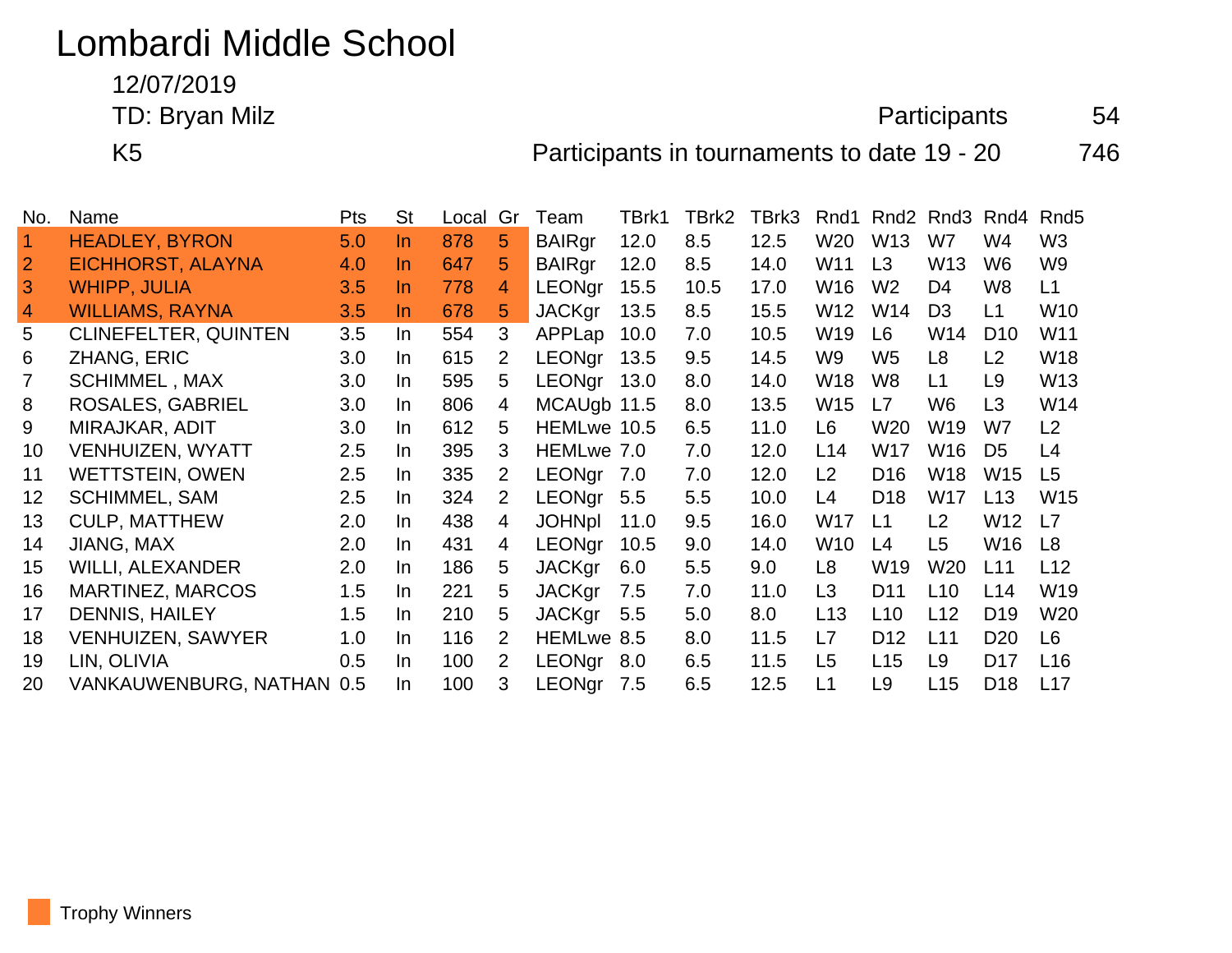## K12 Individual Standings

| No.            | Name                      | Pts | <b>St</b> | Local | Gr             | Team          | TBrk1 | TBrk2 | TBrk3 | Rnd1            |                 | Rnd <sub>2</sub> Rnd <sub>3</sub> | Rnd4            | Rnd <sub>5</sub> |
|----------------|---------------------------|-----|-----------|-------|----------------|---------------|-------|-------|-------|-----------------|-----------------|-----------------------------------|-----------------|------------------|
| $\overline{1}$ | <b>WHIPP, DAVID</b>       | 5.0 | $\ln$     | 1244  | 7              | <b>LEONar</b> | 12.0  | 8.0   | 14.0  | W <sub>20</sub> | <b>W10</b>      | W <sub>22</sub>                   | W <sub>3</sub>  | W7               |
| $\overline{2}$ | <b>BECKER, ISAIAH</b>     | 5.0 | In.       | 1014  | $\overline{7}$ | <b>LEONgr</b> | 11.0  | 8.0   | 13.5  | W <sub>9</sub>  | <b>W17</b>      | W16                               | W15             | W <sub>8</sub>   |
| 3              | <b>URMANSKI, BRAYDEN</b>  | 4.0 | In.       | 1055  | 8              | SMITgr        | 15.0  | 10.0  | 17.5  | W <sub>18</sub> | W12             | W11                               | L1              | W <sub>4</sub>   |
| $\overline{a}$ | <b>RUFUS, KEVIN</b>       | 4.0 | In.       | 1089  | 7              | LEONgr        | 12.5  | 8.5   | 14.0  | W29             | W20             | W <sub>8</sub>                    | W <sub>6</sub>  | L3               |
| 5              | OTRADOVEC, BLAYKE         | 4.0 | In.       | 673   | $\overline{7}$ | LEONgr        | 10.0  | 7.0   | 11.0  | L7              | W28             | <b>W30</b>                        | W <sub>16</sub> | W <sub>9</sub>   |
| 6              | <b>KOHN, AUSTIN</b>       | 3.5 | In.       | 1004  | 7              | <b>URBAsh</b> | 12.0  | 8.0   | 14.0  | D <sub>15</sub> | W <sub>23</sub> | W <sub>10</sub>                   | L4              | <b>W17</b>       |
| $\overline{7}$ | <b>URMANSKI, NICHOLAS</b> | 3.0 | In.       | 811   | $\overline{7}$ | SMITgr        | 15.0  | 10.0  | 16.0  | W <sub>5</sub>  | L <sub>8</sub>  | W31                               | W11             | L1               |
| 8              | <b>SCHULIST, NOAH</b>     | 3.0 | In.       | 946   | $\overline{7}$ | APPLap        | 14.5  | 9.5   | 16.5  | W <sub>19</sub> | W7              | L4                                | W21             | L <sub>2</sub>   |
| 9              | <b>CULBERTSON, DAVID</b>  | 3.0 | In.       | 613   | 10             | SOUTgr        | 13.0  | 8.0   | 14.5  | L2              | W <sub>27</sub> | W23                               | W24             | L5               |
| 10             | <b>WILLIAMS, ABBIE</b>    | 3.0 | In.       | 883   | 8              | <b>LOMBgr</b> | 13.0  | 8.0   | 14.0  | W25             | L1              | L <sub>6</sub>                    | W30             | W15              |
| 11             | <b>CORNELIUS, HUDSON</b>  | 3.0 | In.       | 742   | 11             | SOUTgr        | 12.0  | 8.0   | 12.5  | W34             | W <sub>13</sub> | L3                                | L7              | W <sub>20</sub>  |
| 12             | MASSART, QUENTIN          | 3.0 | In.       | 729   | 6              | LUXEca        | 11.0  | 7.0   | 12.5  | W <sub>13</sub> | L3              | L21                               | W27             | W22              |
| 13             | <b>ZEPNICK, MASON</b>     | 3.0 | In.       | 593   | 8              | <b>LOMBgr</b> | 10.0  | 7.0   | 11.5  | L12             | L11             | W28                               | W <sub>25</sub> | W21              |
| 14             | <b>DENNIS, ZACHARY</b>    | 3.0 | In.       | 724   | 7              | LOMBgr 9.0    |       | 6.5   | 11.0  | L17             | W <sub>21</sub> | L15                               | W <sub>26</sub> | W24              |
| 15             | <b>NEUSER, ISAAC</b>      | 2.5 | In.       | 724   | 9              | SOUTgr        | 9.5   | 9.5   | 15.5  | D <sub>6</sub>  | W31             | W14                               | L2              | L10              |
| 16             | VANDENBRINK, JOHN         | 2.5 | In.       | 617   | 7              | APPLap        | 9.0   | 9.0   | 15.0  | W32             | W19             | L <sub>2</sub>                    | L5              | D <sub>18</sub>  |
| 17             | <b>NEUSER, BRADY</b>      | 2.5 | In.       | 603   | 9              | SOUTgr 8.5    |       | 8.5   | 15.0  | W14             | L <sub>2</sub>  | D <sub>27</sub>                   | W22             | L <sub>6</sub>   |
| 18             | MARZU, ALEXANDER          | 2.5 | In.       | 593   | 10             | SOUTgr        | 6.5   | 6.5   | 12.0  | L3              | L22             | W29                               | W <sub>23</sub> | D <sub>16</sub>  |
| 19             | NAZE, MATTHEW             | 2.5 | In.       | 569   | 8              | SMITgr        | 5.0   | 5.0   | 8.5   | L <sub>8</sub>  | L16             | D34                               | W32             | W27              |
| 20             | <b>BARTELT, DECLAN</b>    | 2.0 | In        | 696   | 8              | LOMBgr        | 10.0  | 9.0   | 15.0  | L1              | L4              | W26                               | W31             | L11              |
| 21             | <b>COPPOCH, TANNER</b>    | 2.0 | In.       | 545   | 7              | <b>LEONgr</b> | 10.0  | 9.0   | 13.0  | W30             | L14             | W12                               | L8              | L13              |
| 22             | HOARD, DYLAN              | 2.0 | In.       | 409   | 8              | LOMBgr        | 9.5   | 8.0   | 14.5  | W28             | W <sub>18</sub> | L1                                | L17             | L12              |
| 23             | LONG, DONALD              | 2.0 | In.       | 488   | 6              | LOMBgr 8.5    |       | 7.5   | 12.0  | W24             | L <sub>6</sub>  | L <sub>9</sub>                    | L18             | W31              |
| 24             | <b>GEHRKE, VAUGHN</b>     | 2.0 | In.       | 429   | $\overline{7}$ | <b>LEONgr</b> | 8.0   | 7.0   | 11.0  | L23             | W32             | W <sub>25</sub>                   | L9              | L14              |
| 25             | <b>VANNES, AIDAN</b>      | 2.0 | In.       | 518   | 7              | FRANgr        | 7.5   | 6.5   | 10.5  | L10             | W29             | L24                               | L13             | W32              |
| 26             | <b>MOGGED, RYKER</b>      | 2.0 | In.       | 262   | 6              | LEONgr        | 5.5   | 4.5   | 8.5   | L27             | <b>W33</b>      | L20                               | L14             | <b>W30</b>       |
| 27             | ALGREM, DECLAN            | 1.5 | In.       | 421   | 7              | <b>LOMBgr</b> | 10.0  | 8.0   | 13.0  | W26             | L <sub>9</sub>  | D <sub>17</sub>                   | L12             | L <sub>19</sub>  |
| 28             | WHITE, DEVIN              | 1.5 | In.       | 308   | 7              | FRANgr        | 7.0   | 6.5   | 11.0  | L22             | L5              | L13                               | D <sub>29</sub> | W34              |
| 29             | <b>BAKER, JACK</b>        | 1.5 | In.       | 454   | 6              | <b>LOMBgr</b> | 7.0   | 6.0   | 11.0  | L4              | L25             | L18                               | D <sub>28</sub> | W33              |
| 30             | McCORMICK, LIAM           | 1.0 | In        | 264   | 7              | APPLap        | 7.5   | 7.0   | 11.5  | L21             | W34             | L <sub>5</sub>                    | L10             | L26              |
| 31             | DEPPE, DYLAN              | 1.0 | In.       | 308   | 7              | LEONgr        | 7.5   | 6.5   | 10.5  | W33             | L15             | L7                                | L20             | L23              |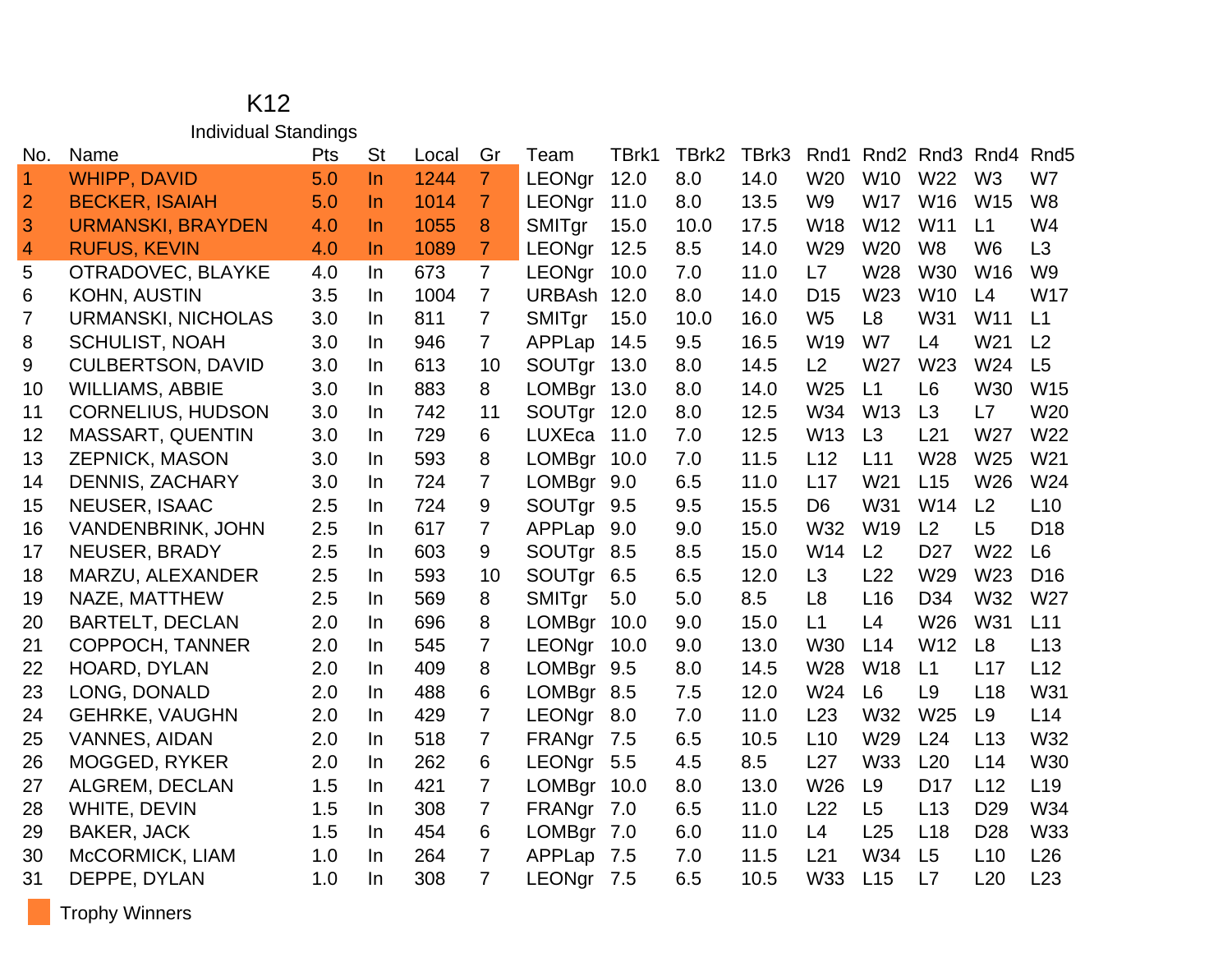| 32 LOHMAN, KADEN  | 1.0 In 159 |  | LOMBgr 7.5 6.5 10.0 L16 L24 W33 L19 L25 |  |  |  |  |
|-------------------|------------|--|-----------------------------------------|--|--|--|--|
| 33 SCHADEN, LOGAN | 1.0 ln 100 |  | ALDOgr 4.0 3.5 6.0 L31 L26 L32 W34 L29  |  |  |  |  |
| 34 HAJI, HODAN    | 0.5 ln 100 |  | LOMBgr 6.0 5.0 9.0 L11 L30 D19 L33 L28  |  |  |  |  |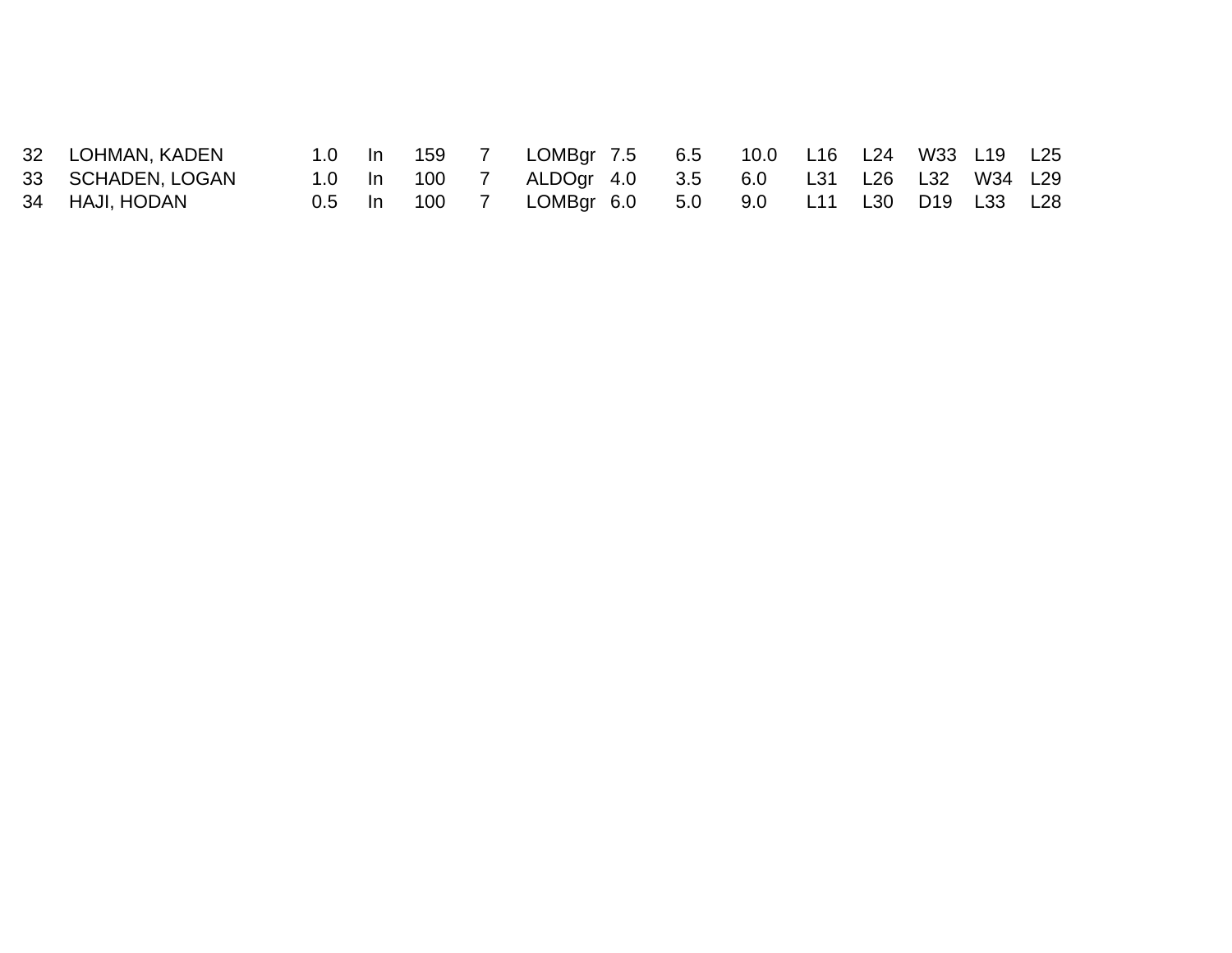## K5 Team Standings

| <b>Plc</b>     | Name (Players: Top 4 used)                                                                                                                                                              | Score | Med  | Solk | SBx2 | Cum  |
|----------------|-----------------------------------------------------------------------------------------------------------------------------------------------------------------------------------------|-------|------|------|------|------|
| $\overline{1}$ | Leonardo da Vinci, Green Bay (8)<br>WHIPP, JULIA (3.5,778)<br>ZHANG, ERIC (3.0,615)<br><b>SCHIMMEL, MAX (3.0,595)</b><br>WETTSTEIN, OWEN (2.5,335)                                      | 12.0  | 35.0 | 57.5 | 55.0 | 39.5 |
| $\overline{2}$ | <b>BAIRD ELEMENTARY SCHOOL, GREEN (2)</b>                                                                                                                                               | 9.0   | 17.0 | 26.5 | 46.0 | 26.0 |
| 3              | HEADLEY, BYRON (5.0,878)<br>EICHHORST, ALAYNA (4.0,647)<br>ANNIE JACKSON ELEMENTARY, GREEN (4)<br>WILLIAMS, RAYNA (3.5,678)<br>WILLI, ALEXANDER (2.0,186)<br>MARTINEZ, MARCOS (1.5,221) | 8.5   | 26.0 | 43.5 | 24.5 | 23.5 |
| 4              | DENNIS, HAILEY (1.5,210)<br>HEMLOCK CREEK ELEMENTARY, WEST (3)<br>MIRAJKAR, ADIT (3.0,612)<br>VENHUIZEN, WYATT (2.5,395)<br>VENHUIZEN, SAWYER (1.0,116)                                 | 6.5   | 21.5 | 34.5 | 20.5 | 20.0 |